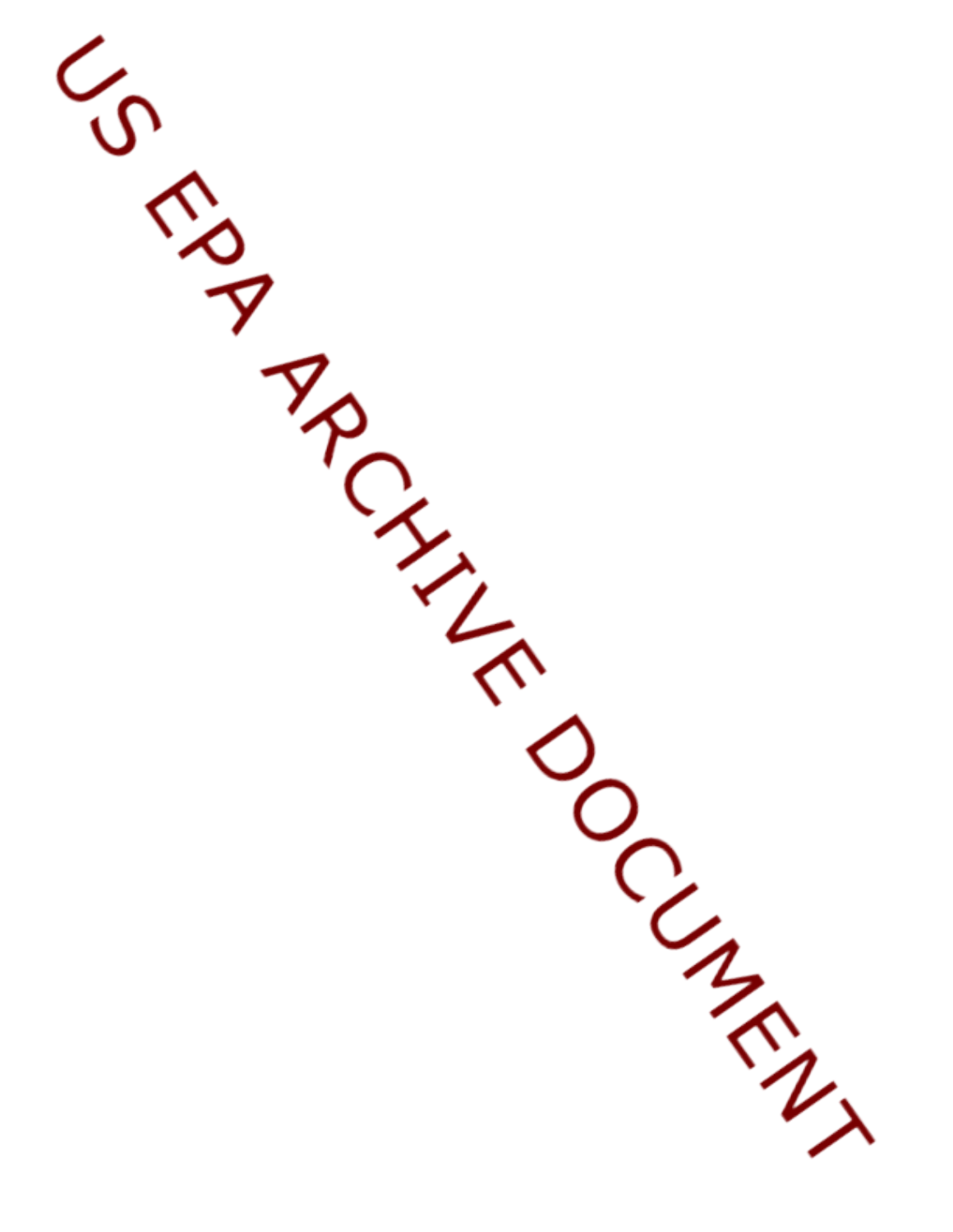# **Technical Factsheet on: BARIUM**

[List of Contaminants](http://www.epa.gov/safewater/hfacts.html) 

 As part of the Drinking Water and Health pages, this fact sheet is part of a larger publication: **National Primary Drinking Water Regulations** 

## **Drinking Water Standards**

 MCL: 2 mg/l MCLG: 2 mg/l HAL(child): none

## **Health Effects Summary**

 resulting from acute exposures at levels above the MCL. No Health Advisories have been established for Acute: EPA has found barium to potentially cause gastrointestinal disturbances and muscular weakness short-term exposures.

 above the MCL. Chronic: Barium has the potential to cause hypertension resulting from long-term exposures at levels

 drinking water. Cancer: There is no evidence that barium has the potential to cause cancer from lifetime exposures in

#### **Usage Patterns**

 television picture tubes. It is also used to improve performance of lead alloy grids of acid batteries; as a The largest end use of barium metal is as a "getter" to remove the last traces of gases from vacuum and component of grey and ductile irons; in the manufacture of steel, copper and other metals; as a loader for paper, soap, rubber and linoleum.

 Barium peroxide is used as a bleach, in dyes, fireworks and tracer-bullets, in igniter and welding materials, and in manufacture of hydrogen peroxide and oxygen. The permanganate is used as a dry cell depolarizer and in disinfectants.

 Barium nitrate is used in fireworks, ceramic glazes, electronics, tracer bullets, detonators, and neon sign lights. Barium cyanide is used in electroplating and metallurgy. Barium chlorate is used in fireworks, explosives, matches, and as a mordant in dyeing.

 Barium carbonate is used as follows: 45 percent as ingredient in glass, 25 percent in brick and clay products, 7 percent as a raw material for barium ferrites, 4 percent in photographic paper coatings, 19 percent other.

objects from deterioration. Barium hydroxide is used in lubricating oils and greases and as a component of detergents in motor oils. It is also used in plastics stabilizers, papermaking additives, sealing compounds, vulcanization accelerators, pigment dispersants and self-extinguishing polyurethane foams and to protect limestone

 manufacture and in water softening. Barium-based dyes are widely used in inks, paints, cosmetics and Barium chloride is used in pigments, glass, dyeing, leather tanning, chlorine and sodium hydroxide drugs.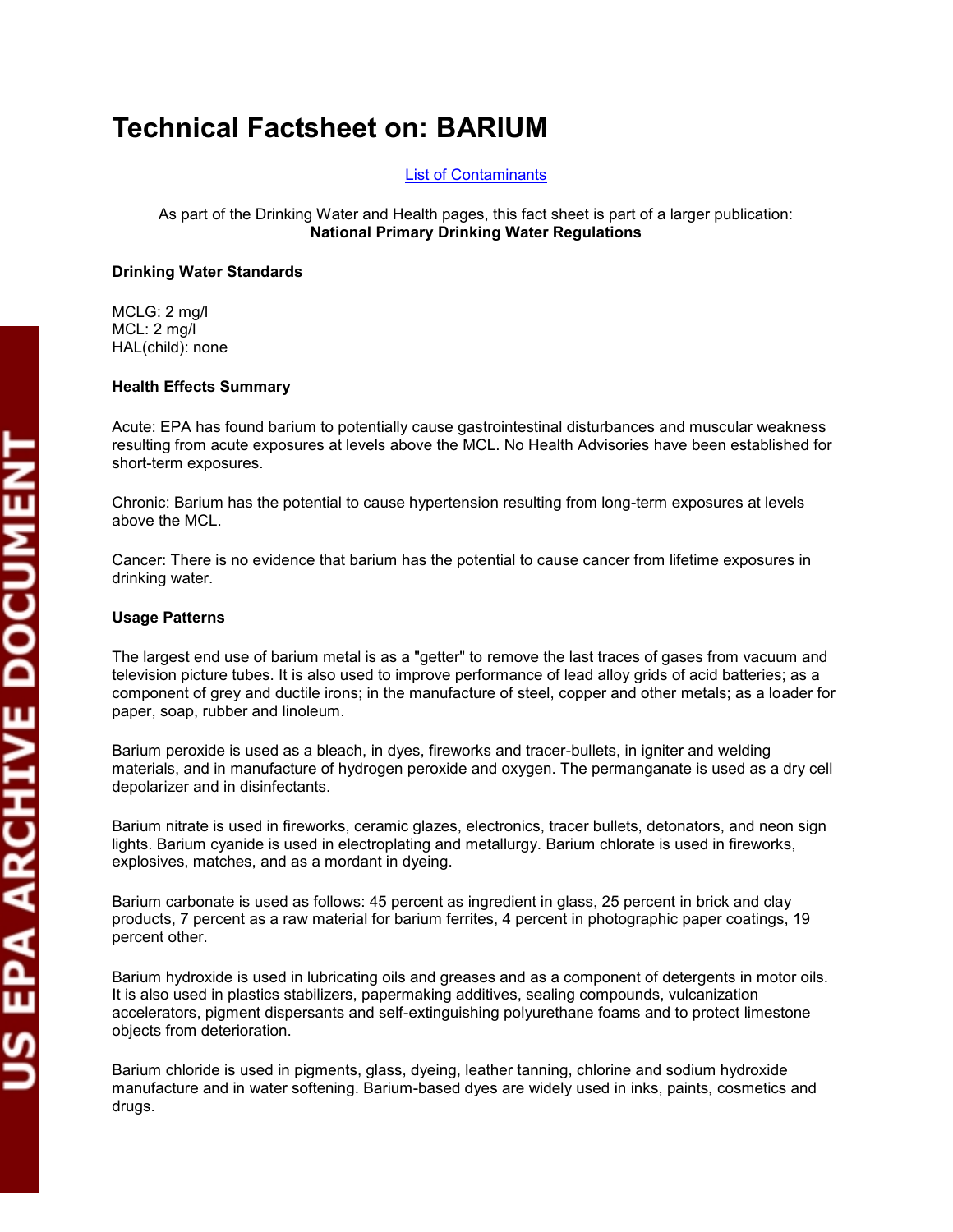Over 65% of barite produced was used as a weighting agent in oil and gas well drilling fluids, with a 50 percent decrease in demand for barite in 1986 due primarily to a severe downturn in oil and gas well pigments and as a filler for rubber & resins. drilling activity prompted by soft world oil prices. Barium sulfate is also used in photographic papers,

## **Release Patterns**

Barium metal does not occur in nature. The most common ores are the sulfate, barite, found in AK, AR, CA, GA, KY, MO, NV, TN, and the carbonate, witherite, found in AR, CA, GA, KY, MO, NV. Barite was produced at 38 mines in the seven states in 1973, with Nevada supplying 50% of the tonnage. Missouri ranked second.

 Barium is released to water and soil in the discharge and disposal of drilling wastes, from the smelting of copper, and the manufacture of motor vehicle parts and accessories.

 Barium is emitted into the atmosphere mainly by the industrial processes involved in the mining, refining, and production of barium and barium-based chemicals, and as a result of combustion of coal and oil.

 from copper smelting industries which use barium as a deoxidizer. The largest releases occurred in Arizona and Utah. The largest direct releases to water occurred in Texas. From 1987 to 1993, according to the Toxics Release Inventory barium compound releases to land and water totalled over 57 million lbs., of which about 99 percent was to land. These releases were primarily

 western Great Lakes, & the highest mean concentration of 90 ug/l is in the southwestern drainage basins Barium is found in waste streams from a large number of manufacturing plants in quantities that seldom exceed the normal levels found in soil. Background levels for soil range from 100-3000 ppm barium. Occurs naturally in almost all (99.4%) surface waters examined, in concentration of 2 to 340 ug/l, with an average of 43 ug/l. The drainage basins with low mean concentration of barium (15 ug/l) occur in the of the lower Mississippi Valley. In stream water & most groundwater, only traces of the element are present.

 than 200 ug/l of barium. The average concentration of barium in USA drinking water is 28.6 ug/l (1977 source of these supplies is usually well water. Currently 60 ground water supplies and 1 surface water supply exceeds 1000 ug/l. There are limited survey data on the occurrence of barium in drinking water. Most supplies contain less data). The drinking water of many communities in Illinois, Kentucky, Pennsylvania, & New Mexico contains concentrations of barium that may be 10 times higher than the drinking water standard. The

#### **Environmental Fate**

 In water, the more toxic soluble barium salts are likely to precipitate out as the less toxic insoluble sulfate sandy soil and a sandy loam soil at levels closely corresponding to those to be expected for field or carbonate. Barium is not very mobile in most soil systems. Adsorption of barium was measured in a conditions. In general, sludge solutions appeared to increase the mobility of elements in a soil. This is due to a combination of complexation by dissolved organic compounds, high background concentration and high ionic strengths of the soil solution.

Marine animals concentrate the element 7-100 times, and marine plants 1000 times from seawater. Soybeans and tomatoes also accumulate soil barium 2-20 times.

# **Chemical/Physical Properties**

CAS Number: 7440-39-3 (metal)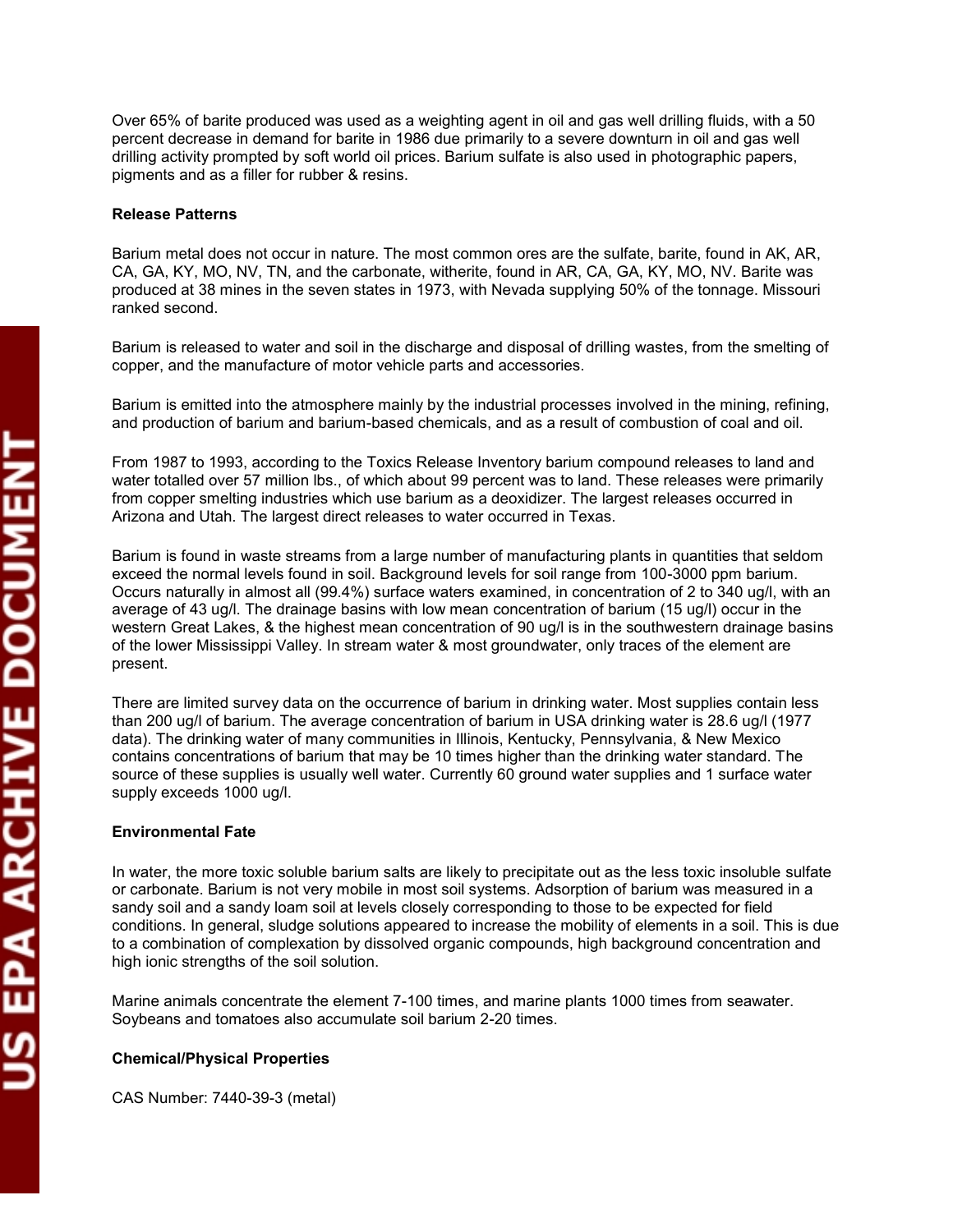Color/ Form/Odor: Barium is a lustrous, machinable metal which exists in nature only in combined form.

Soil sorption coefficient: Koc N/A; high mobility

Bioconcentration Factor: BCFs of 7-100 for marine animals, 1000 for marine plants, 2-20 for some crops.

Common Ores: sulfate- Barite; carbonate- Witherite

Solubilities (water):

 carbonate- 22 mg/L at 18 deg C chloride- 310 g/L at 0 deg C chromate- 3.4 mg/L at 16 deg C cyanide 800 g/L at 14 deg C nitrate- 87 g/L at 20 deg permanganate- 625 g/L at 11 deg sulfate- 2.2 mg/L at 18 deg C hydroxide- sol. in dil. acid peroxide- sol. in dil. acid

#### **Other Regulatory Information**

Monitoring:

-- For Ground Water Sources:

Initial Frequency-1 sample once every 3 years

Repeat Frequency-If no detections for 3 rounds, once every 9 years

-- For Surface Water Sources:

Initial Frequency-1 sample annually

Repeat Frequency-If no detections for 3 rounds, once every 9 years

-- Triggers - If detect at > 2 mg/L, sample quarterly.

#### **Analysis**

NTIS PB 91-231498 200.7 EPA 600/4-79-020 208.1; 208.2 Standard Methods 3113B

**Analysis**<br>Reference Source Method Number **Reference Source Method Number** 

 Electrodialysis **Treatment/Best Available Technologies**: Ion Exchange, Reverse Osmosis, Lime Softening,

 **Toxic Release Inventory - Releases to Water and Land, 1987 to 1993 (in pounds):** 

|                  | Water   | ∟and       |
|------------------|---------|------------|
| <b>TOTALS</b>    | 928.448 | 57,063,031 |
| Top Ten States * |         |            |